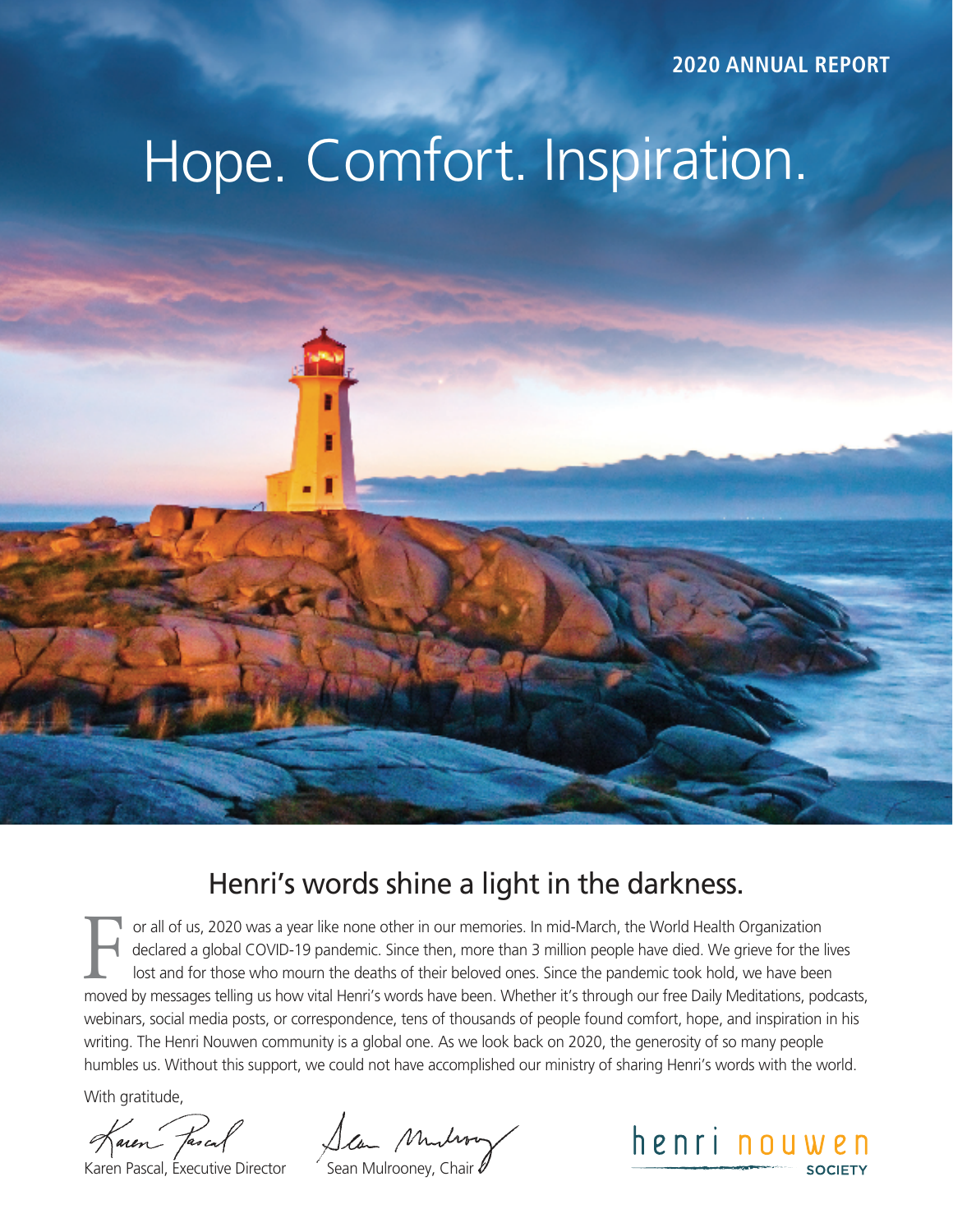With support from generous donors in 2020, the Henri Nouwen Society expanded its work of sharing and nurturing Henri's spiritual legacy and vision. Here are some highlights.

#### Exploring Downward Mobility

In our only in-person event of 2020, we welcomed close to 100 people to *A Day with Shane Claiborne: The Transforming Power of Downward Mobility.* Shane, a prominent speaker, activist, and best-selling author, has been deeply influenced by Henri's writings on community, social justice and being a "wounded healer." The event was presented with the Spiritual Formation Centre at Tyndale University College and Seminary.

#### Increasing Access to Nouwen Archival Material

With financial support from the Henri Nouwen Society and Laurent Nouwen, the University of St. Michael's College hired a processing archivist, Teresa Wong, dedicated to the Henri J. M.Nouwen Archives & Research Collection. Teresa began processing material from the archival backlog in December, including three boxes of newly accessioned Nouwen family images and letters donated to the Trust by Laurent. These accessions contain previously unseen material from over 50 years of Henri's life. Teresa's work will create accessible online records, bringing this new material to an international audience.

# **"Henri's words bless and inspire!" – PAULINE A., AUSTRALIA**

#### A New Resource for Professional Caregivers

The latest book in our Caregiving collection was launched in June with publishers Twenty-Third Publications and Novalis Publishing. More than 800 people from around the world met online to hear author Michelle O'Rourke share content from *Healthy* 



.<br>Die klassissie en die Kar

*Caregiving: Perspectives for Caring Professionals in Company with Henri J.M. Nouwen.* The Society's Courage for Caregivers initiative creates resources that offer spiritual nurture and comfort for both professional and unpaid caregivers. We thank Stronger Philanthropy for their support.

#### Supporting Ministry Through Henri's Vision

More than 1,100 professional and volunteer fundraisers participated in a webinar exploring the spiritual practices that support a vocation in fundraising. *Inviting Others into Mission: A Conversation about Henri Nouwen's A Spirituality of Fundraising* was offered in partnership with the Lake Institute on Faith & Giving and Upper Room Books. Nathan Ball, author of the new workbook edition of one of Henri's most popular books, shared his insights about authenticity in asking and giving.



**"A life-changing experience occurred when I was in a dark place in life and read Henri's meditations." – BILL G., USA**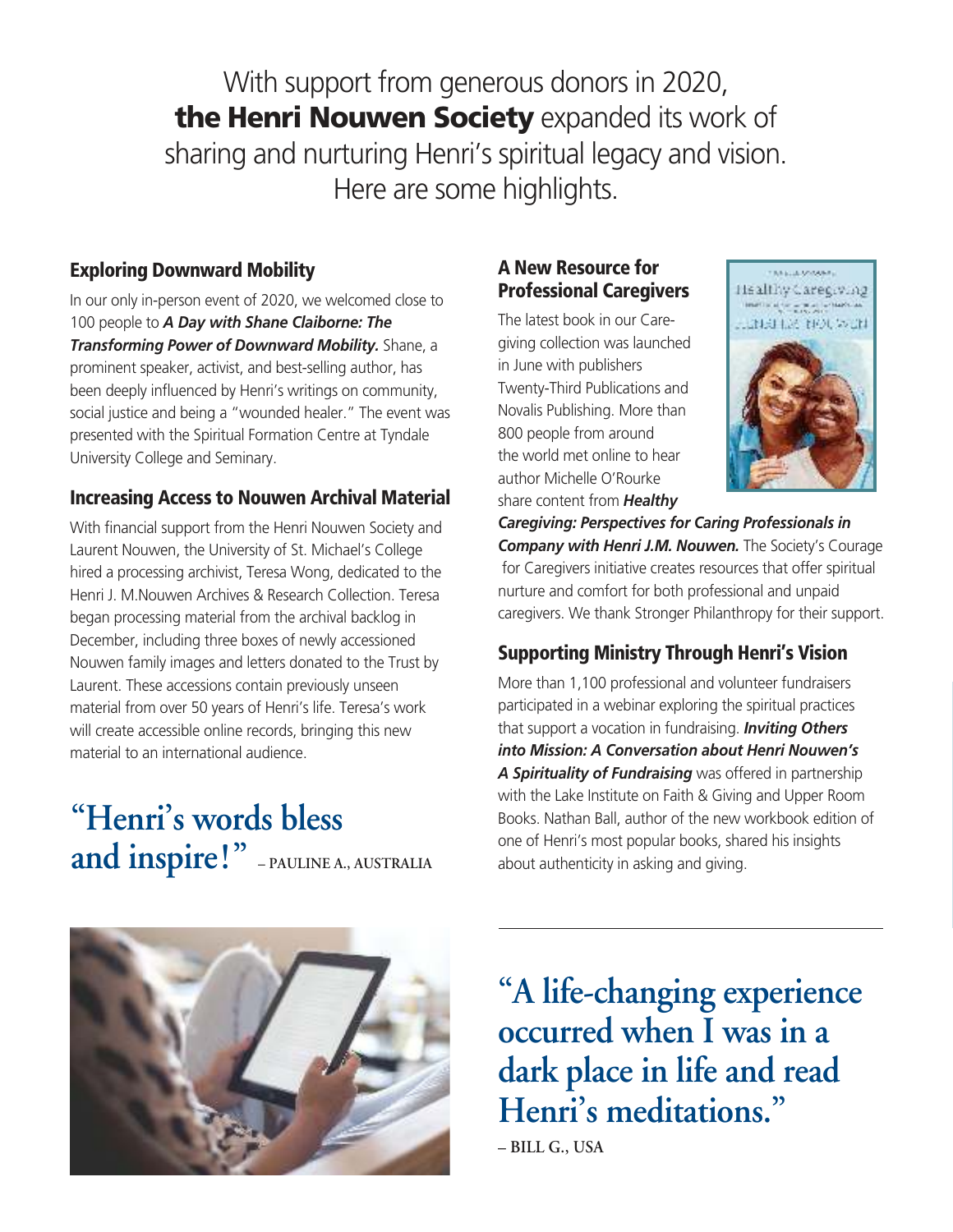**"Often I've felt as though Henri wrote from the cries of my own heart."**

**– ANGELA H., USA**

#### OUR GROWING ONLINE COMMUNITY

 ver the past year, we have been astounded by how many people have joined the Henri Nouwen Society online community! Our focus on creating content that nurtures, inspires, and comforts clearly resonates with people around the world. We are grateful for our many generous supporters, who enable us to share Henri Nouwen's words. O<sup>\*</sup>

## **"Wow! The podcast is brilliant!"**

**– MELANIE R., CANADA**



**"The Daily Meditations are so full of the Spirit of Christ and feed my heart." – LESLIE C., USA**

**OUR GLOBAL REACH:** Digital media enables the Henri Nouwen Society to inspire people around the world with Henri's words.

 $25,000+$ 

# $51,000+$

**Instagram followers** (150% growth over 2019)

**Daily Meditation subscribers**  (9% growth over 2019)

# $290,000+$

**Podcast plays**  (35 episodes produced vs. 19 episodes in 2019)

68,000+ **Facebook** 

**followers** (9% growth over 2019) 3,300+ **YouTube subscribers**

(148% growth over 2019)